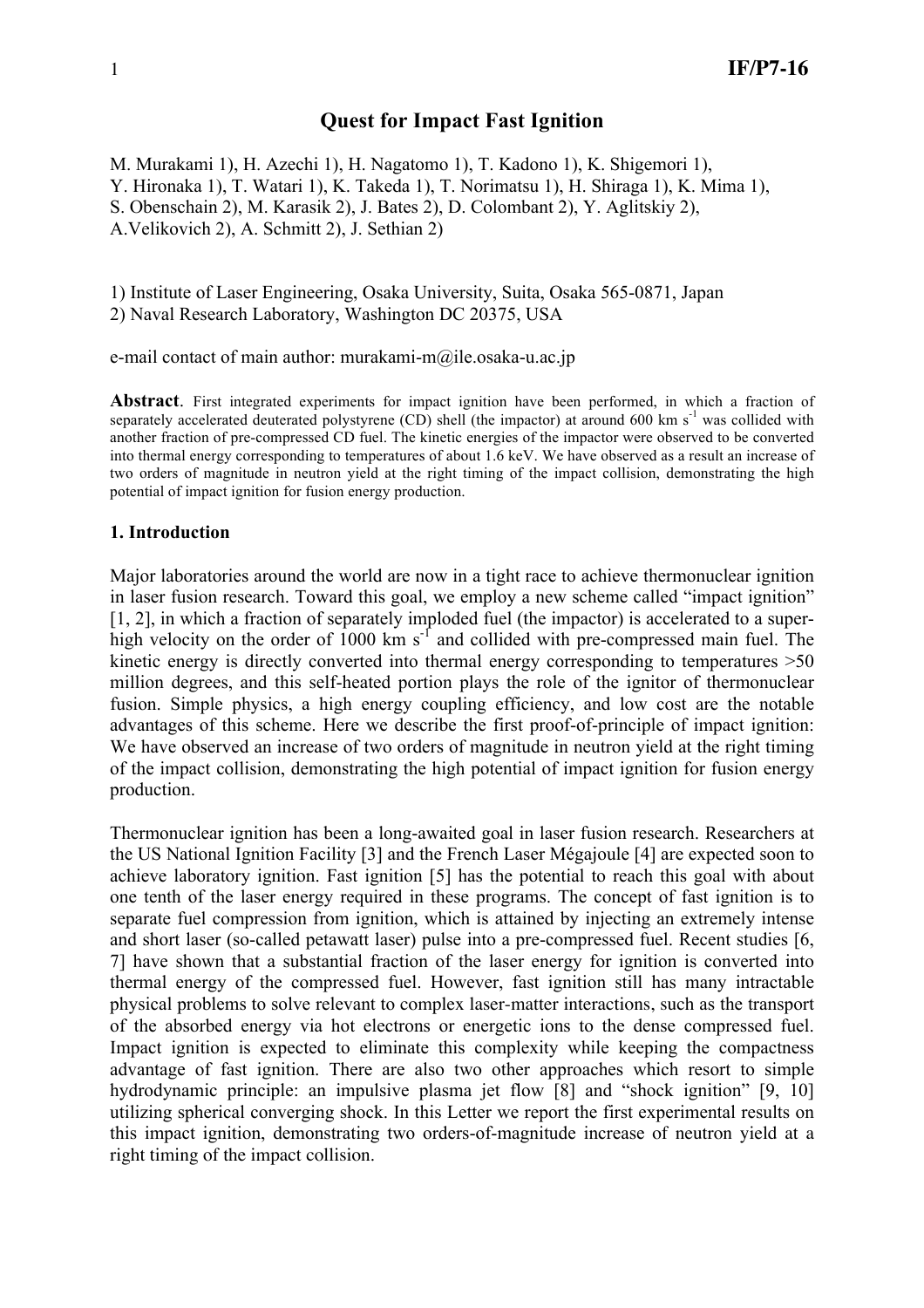# **2. Super-high Velocity Experiments**

In the impact ignition concept, a fraction of a fuel (impactor) is accelerated to a super-high velocity, compressed by convergence, and collided with a pre-compressed main fuel. The impactor then becomes an igniter via shock compression and heating. The requirement of a super-high velocity of about 1000 - 1500 km  $s^{-1}$ , corresponding to 3-4 times higher than the velocity of central ignition targets, can be easily derived from energy conservation and the ignition temperature of 5-10 keV [11]. Meanwhile the impactor density in flight needs to be a few g cm<sup>-3</sup> so that, after spherical convergence  $[12]$  followed by the shock compression, the igniter has a sufficiently high density (on the order of  $100 \text{ g cm}^3$ ). The primary challenge is thus to simultaneously provide such high velocities and inflight densities while keeping target integrity. We have explored the feasibility of achieving the above criteria in terms of two sets of experiments as demonstrated below.



*Fig.1. (a) Radiography x rays (from a separate Cu foil) were attenuated by the photo-absorption*  $P_{\text{G}}(x)$  is the target and were observed from the direction along the target surface. (b) The selfemission has peak intensity near the target surface.  $(c)$  Compiled data of the flight distance vs. time.

First we have conducted experiments on ablatively accelerating planar plastic foil targets to velocities approaching  $1000 \text{ km s}^{-1}$ . For stable and high acceleration of a laser-driven foil target, we have employed double ablation technique [13], i.e., middle-Z atoms doped in the plastic foil generate an x-ray driven ablation in addition to the electron driven ablation. Other techniques [14–16] are also plausible for stable acceleration. The targets were polystyrene doped with 0.4-atomic% bromine (CHBr) with a thickness of 15 or 22  $\mu$ m, and they were irradiated with a 0.35-µm-wavelength laser at an intensity of 400 TW cm<sup>-2</sup>. The trajectory of the target was observed by x ray radiography from the direction along the target surface.

Figure 1(a) shows time-resolved x ray radiography of a CHBr foil target (22-µm thickness). The time and spatial resolutions are 50 ps and 15 µm, respectively. In Fig. 1(a), the radiography x rays, which were emitted from a separate Cu foil, were attenuated by the photoabsorption process in the target and were observed from the direction along the target surface. Self-emission x rays from the target was largely attenuated by 5-µm-thick Mg and 10-µmthick Al filters. Figure 1(b) shows the self-emission x ray from the laser-irradiated target surface, that has peak intensity near the target surface. This emission was simultaneously observed with the same geometry as that of the radiography but without the Mg and Al filters. Figure 1(c) shows the compiled data of the flight distance vs. time. The self-emission data are offset by tens of microns to compare with the radiography data. From the slopes of the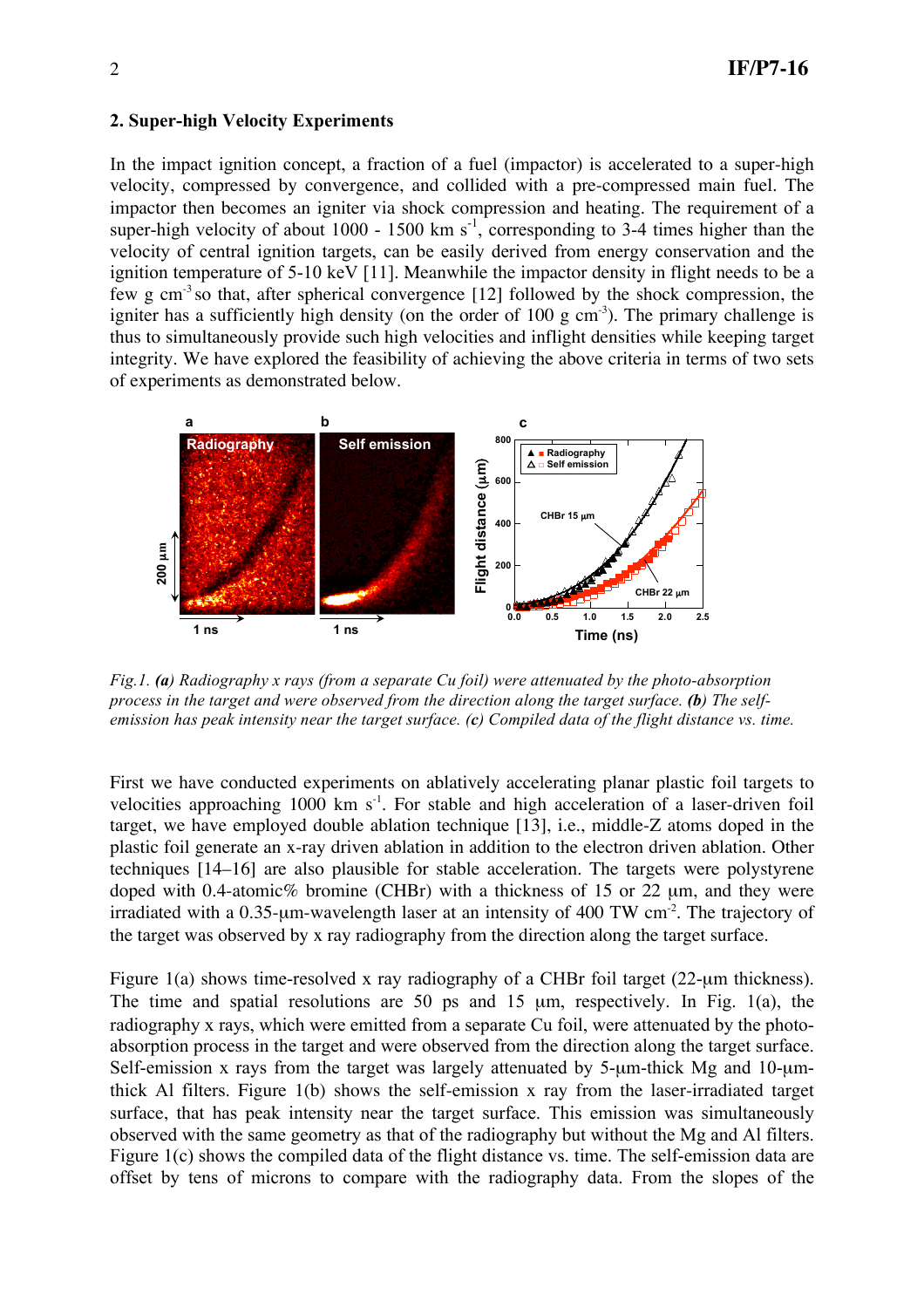images, the terminal velocities were determined to be 500 km  $s^{-1}$  (22- $\mu$ m-thick CHBr) and 640 km  $s^{-1}$  (15-µm-thick CHBr). The latter velocity is the highest velocity ever achieved with target integrity (shown below).



Fig. 2. (a) Density profiles, at 1 ns after the initial half time of the incident laser, from the *radiography and a one-dimensional hydrodynamic simulation. (b) The average density vs. time obtained from the experiment and the simulation.*

# **3. Measurements of In-flight Density**

The target density in flight was obtained from the column mass, which was calculated as a mass-integration for a unit area along the thickness, divided by the target thickness. We estimated the residual column mass after laser ablation with the help of simulation and an experimental database of mass ablation rates. The target thickness was measured from a radiography image. Figure 2(a) shows the density profiles of the inflight target observed with x ray radiography measured at 1 ns after the time at which the laser intensity rises to its half maximum. The errors are due to the limited photon statistics and the uncertain intensity profile before the attenuation. A potential curvature of the target, caused by a spatially nonuniform laser drive, might have blurred the image of the density profile. This curvature was computed by the hydrodynamic simulation code ILESTA-1D [17, 18] using the measured laser intensity profile. This comparison indicates the insignificance of the curvature effect. Figure 2(b) shows the average target density thus obtained. The target boundary that defines the thickness was determined as the point that gave a unit opacity corresponding to a target density of 0.05 g cm<sup>-3</sup>. The agreement between the simulation and the experiment, as can be seen in Figs. 2(a) and 2(b), suggests that the target integrity was well preserved with an average density of 0.1–0.2 g cm<sup>-3</sup> at the time of terminal velocity ( $t = 2-2.5$  ns). The peak density is expected to be higher than the average value by a factor of 1.5–2.

### **4. Integrated Experiments**

We further demonstrated the feasibility of impact ignition by colliding the impactor with a pre-compressed fuel. Figure 3(a) shows such a target for the integrated experiment of impact ignition. Both the main fuel and the impactor were irradiated by Gaussian-shaped lasers with a wavelength of 0.53 µm and a pulse duration of  $\tau_L$  = 1.3 ns. The main fuel was a deuterated polystyrene (CD) shell that served as a fusion fuel surrogate (500-µm diameter, 7-µm thickness). A gold cone with an apex angle of 90° was inserted into the main fuel shell. The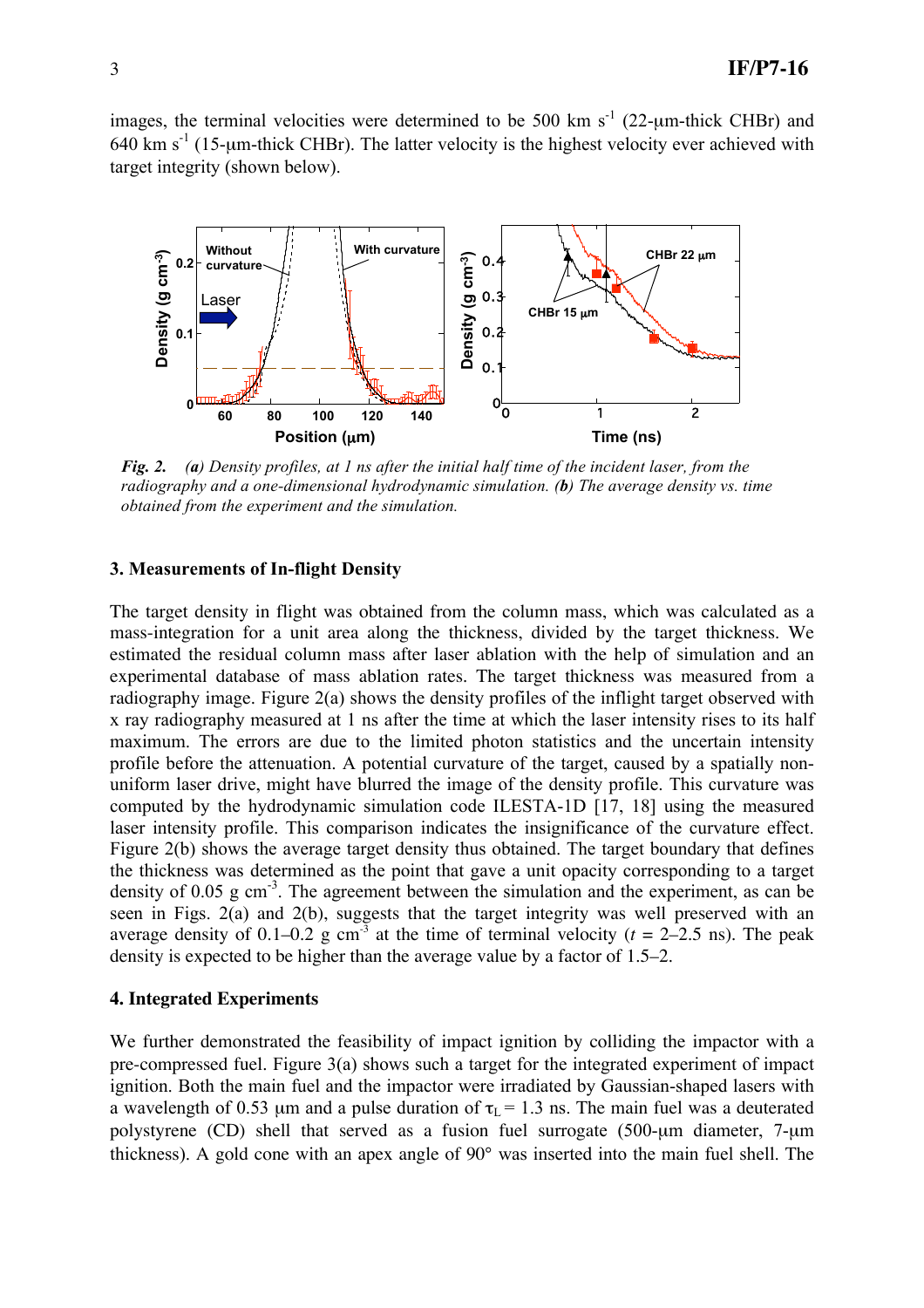cone had an open apex with a diameter of 50 µm for the impactor to transmit freely through the apex. The impactor was a CD hemispherical shell (500-µm diameter, 10-µm



Fig. 3. (a) An integrated target for inpact ignition. A gold cone with an open apex was inserted into a deuterated polystyrene (CD) shell. (b) Streaked x ray image showing the collision of the impactor *with the pre-compressed main fuel. The time fiducial was provided by directly irradiating the gold cone with a portion of the impactor laser.*

thickness) attached to the entrance of the cone. Nine out of the twelve beams of the GEKKO XII laser [19] (implosion laser) were used to irradiate the main fuel with an energy of 3 kJ. The density and temperature of the pre-compressed main fuel were inferred from experiments conducted under nearly identical laser and target conditions to be  $50-100$  g cm<sup>-3</sup> and 0.3–0.4 keV, respectively [6, 7]. As for the impactor, only a small part of the shell  $(0.25 \mu g)$  was irradiated with the remaining three beams (impactor laser) with an energy of 0.41 kJ at a laser intensity of  $700$  TW cm<sup>-2</sup>. The residual mass fraction was estimated from both the experimental database of the mass ablation rate and the simulation to be 19% of the initial mass. The terminal velocity was separately determined from the self-emission measurement to be 580 km  $s^{-1}$ . These values reveal that the kinetic energy of the impactor was about 8 J corresponding to 2% of the incident laser energy. The inflight target density was probably lower than  $0.1-0.2$  g cm<sup>-3</sup>, which was observed for the CDBr targets, because the un-doped target would likely have been disintegrated by the Rayleigh-Taylor instability.

Figure 3(b) shows the collision of the impactor with the pre-compressed main fuel measured as a temporal evolution of the streaked x ray image at energies of 1-3 keV. To provide a time fiducial for the streak camera, we irradiated the edge of the gold cone with a portion of the impactor laser. Two straight emission lines on the streak image are thus provided the time fiducial. At an optimum timing between the implosion laser and the impactor laser, the impactor can be expected to collide with the main fuel in the vicinity of the initial center of the main fuel. In Fig. 3(b), one can observe two x ray emissions at a time around 1.6 ns. The first one in the image with the larger size was apparently from the main fuel, and the second emission image disappeared when we changed the timing of the impactor laser relative to the implosion laser by 300 ps or longer. These observations clearly indicate that the second emission can be attributed to the collision of the impactor with the main fuel, as it heated up and emitted x rays.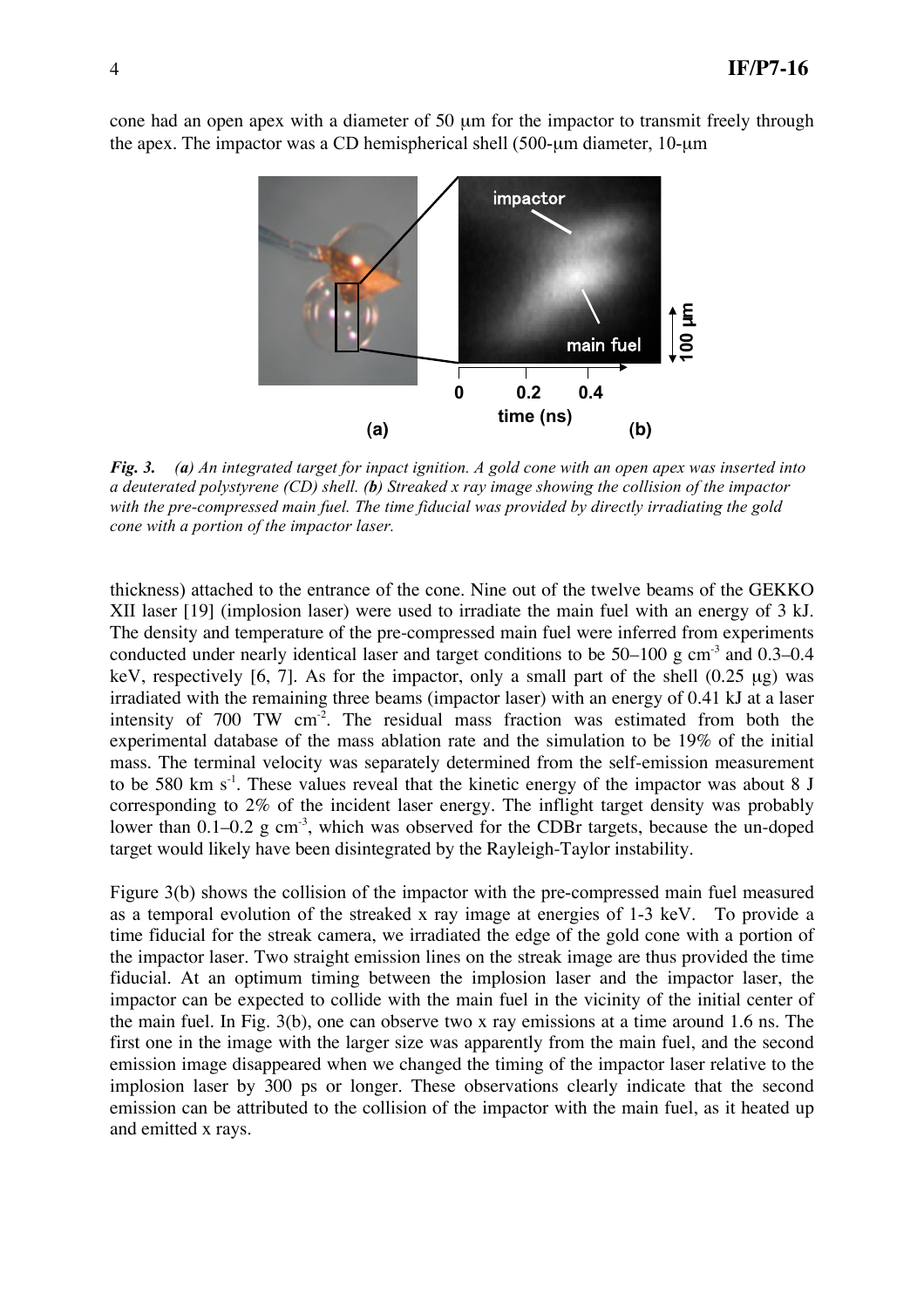

Figure 4 (a) Time-of-flight signals of neutron emission. Neutrons were detected at different flight *distances and orientations with respect to the acceleration direction of the impactor. (b) Neutron yield vs. the collision timing. The dashed line shows the neutron yield with no laser irradiation on the* impactor. The solid curve represents the x ray emission pulse from the main fuel observed in Fig.  $3(b)$ .

We observed the yield and isotropy of the neutron emission with five neutron detectors, four of which were operated in current mode. These detectors consisted of fast plastic scintillators (Bicron BC422 with 1% benzophenone quencher) with either 18-cm diameter x 2.5-cm thickness or 10-cm diameter x 5-cm thickness coupled with fast photomultiplier tubes (Hamamatsu R2083). A 10-cm lead shield was placed in front of each detector. Two detectors were located in the nearly forward and backward directions with respect to the acceleration direction of the impactor, while the other two were in nearly orthogonal directions. The distances between the target and the detectors were 47, 178, 190, and 311 cm. The fifth detector was a 421-channel count mode spectrometer [20] that recorded the time-of-flight (TOF) of individual neutrons at a distance of 13.4 m from the target. From the Doppler broadening of the neutron spectrum, the ion temperature of the impactor was measured. All the detectors and the spectrometer were calibrated with respect to DD protons from a deuterium-filled glass shell imploded in the symmetrical irradiation configuration.

Figure 4(a) shows the TOF signals of four neutron emission. The distinct peaks corresponding to 2.45-MeV neutrons are confirmed. Moreover, the absolute neutron yields were consistent with each other to within about  $\pm 10\%$ , which is the statistical uncertainty of the calibration. The isotropy and no energy shift in the neutron emission thus obtained indicate that the neutrons were generated by thermonuclear fusion. As we changed the timing of the impactor laser relative to the implosion laser, the neutron yield sharply increased by two orders of magnitude at the time of the impact collision with the main fuel as shown in Fig. 4(b). The horizontal dashed line represents the neutron yield without laser irradiation on the impactor. The solid curve represents the x ray emission pulse from the main fuel observed in Fig. 3(b). The collision timing for the occurrence of peak neutron emission was obtained from the x ray emission pulse with respect to that from the main fuel. Those for the other data were obtained from the timing between the implosion laser and the impactor laser. These observations show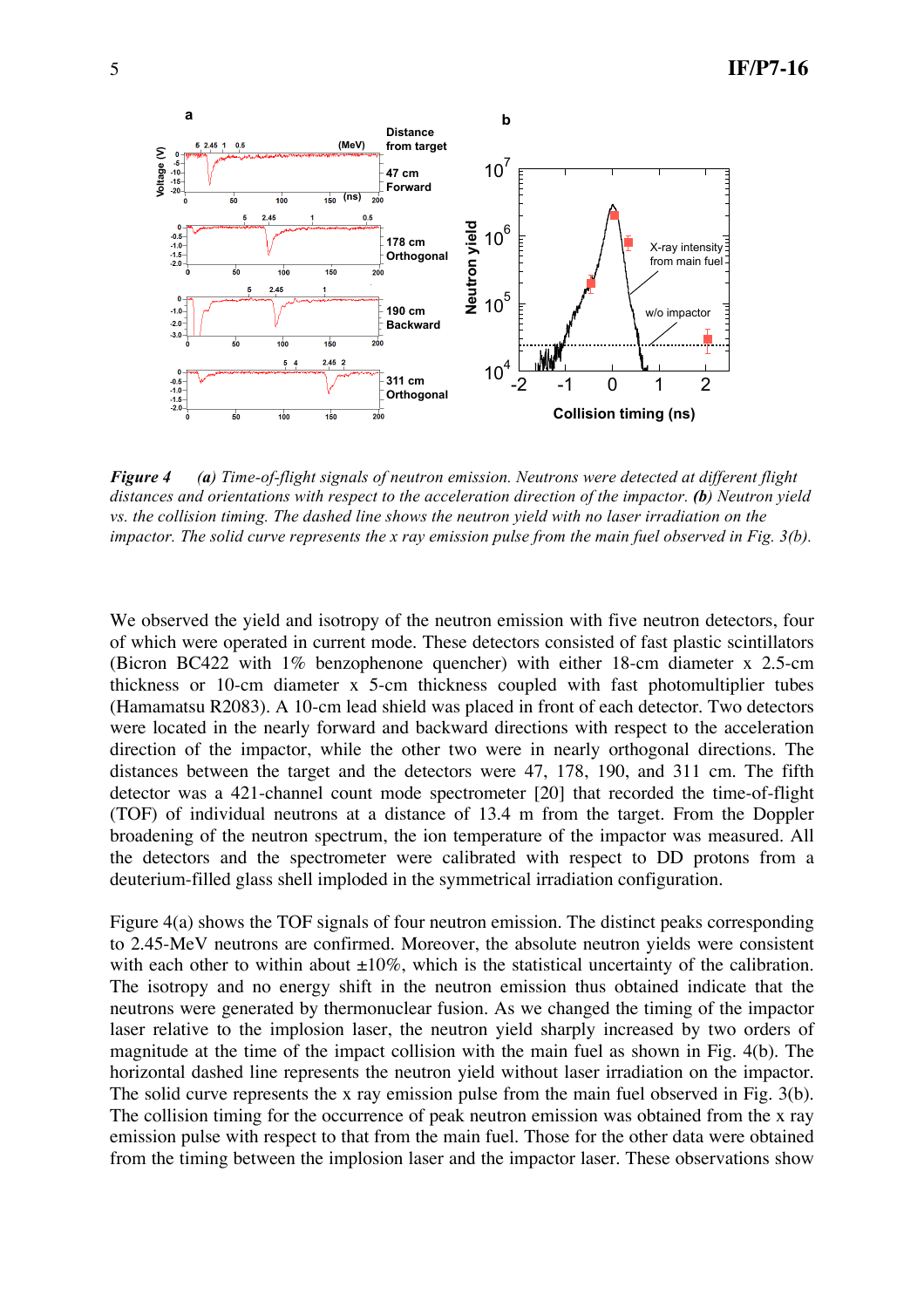that the neutrons were indeed generated by the impact collision. The maximum neutron yield in this experiment was 2 x 10<sup>6</sup> with an observed ion temperature  $(T_i)$  of 1.59<sup>+0.29</sup><sub>-0.20</sub> keV.

### **5. Discussion**

The fusion yield  $Y_n$  is estimated from the ion temperature  $T_i$ , the density-radius product  $\rho R$  of the impactor at the collision time, and the impactor mass  $M_{CD}$ :  $Y_n = \iint (n_D^2/2) < \sigma v >_{DDn} dV dt \approx$  $(<\!\!\sigma v\!\!>_{DDn}/32c_s)M_{CD}\rho R/m_{CD}^2$ , where  $n_D$  is the deuteron density,  $<\!\!\sigma v\!\!>_{DDn}$  the velocity-averaged DD fusion cross-section in the neutron branch, *V* the volume of the impactor, *t* the reaction time, and  $m_{CD}$  the average ion mass. The above integral is evaluated assuming that *t* is determined by the expansion wave passage at the sound speed  $c_s$  through the shockcompressed impactor plasma. Note that  $< \sigma v_{\text{DDn}}$  and  $c_s$  are both explicit functions of only the temperature. From the neutron yield, ion temperature, and residual impactor mass  $(0.25 \mu g x)$ 0.19), we get a  $\rho R$  value and thus a corresponding density of 1.3–9.0 g cm<sup>-3</sup> via mass conservation. These densities are substantially higher than the estimated inflight density measured for the planar experiments,  $0.1-0.2$  g cm<sup>-3</sup>. This indicates that the impactor underwent conspicuously high compression due to the geometrical convergent effect.

### **6. Conclusion**

Different experimental results for impact ignition have been demonstrated on the super-high velocity, the inflight density measurements, and the first integrated experiments have been performed. By extending the demonstrated velocity from  $640 \text{ km s}^{-1}$  to  $1000 \text{ km s}^{-1}$ , the inflight density from 0.1–0.2 g cm<sup>-3</sup> to a few g cm<sup>-3</sup>, and the energy efficiency from 2% to 10% and taking the convergence effect into account, we estimate the laser energy necessary to create a hot spark to ignite DT fusion fuel (*T* = 5 keV,  $\rho$  = 100 g cm<sup>-3</sup>, and  $\rho$ *R* = 0.4 g cm<sup>-2</sup>) to be 100–200 kJ [9, 10], which is much smaller than the requirement for central spark ignition and is comparable to that for standard fast ignition [21]. Of course, we are still uncertain how the above extension can be made. Presumably this extension might require appreciably shorter wavelength lasers than that used in this study, such as KrF lasers or fourth harmonics of Nd:glass lasers. In conclusion, scaling up from the present experiments demonstrates that full-scale impact ignition could be attained within a practical allowable range.